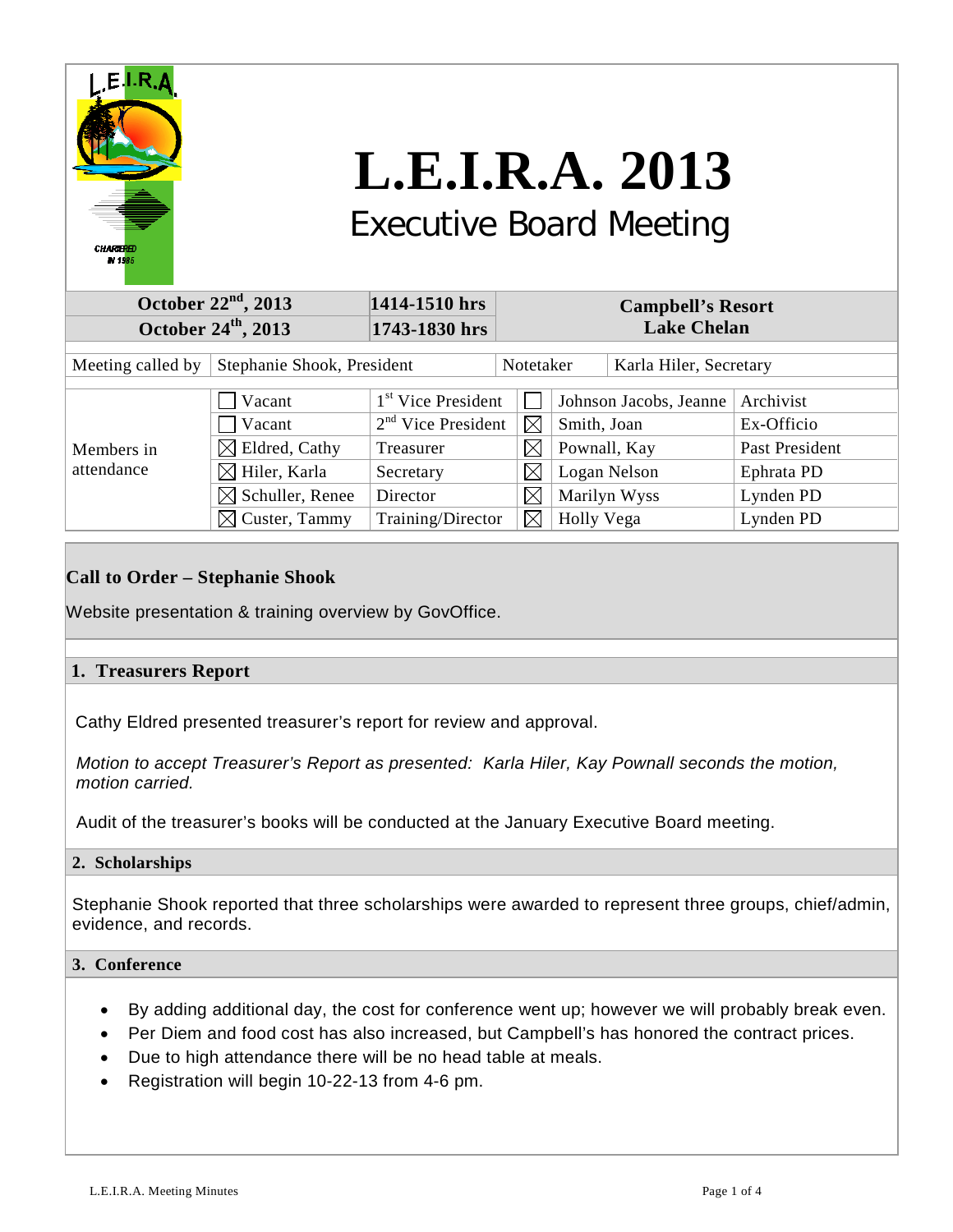## **4. Website**

Update on website and new vendor GovOffice. It was reported that as of this point they have been responsive and website should be built and online by January. The updated website will be customized to fit our needs and should allow for extended collaboration and communication with members through the ability to push out information and easily post information.

E-board members will have log-in and password. Administrative privileges will be given to the President and Treasurer.

## **5. Training**

Marilyn Wyss gave a report on training opportunities with CIAW. She has been in contact with CIAW and they are receptive but their training is focused on risk. They will include LEIRA in training development and will be in contact with LEIRA. For cities that are CIAW members, there is also a scholarship opportunity which members may not be aware of.

There was discussion on class selection for training and conference to draw more attendance. Suggestions included: Cathy Atwood – Verbal Judo and Kellie Lapczynski (WASPC) – Customer Service

## **6. Newsletter**

Bobbi Romine requested clarification on how newsletter is pushed out. Discussion followed. It was decided that until the website is up, the newsletter will be pushed out through Mail Chimp.

Discussion and suggestions on winter newsletter.

#### **7. Nominating Committee**

Kay Pownall reported there were three people interested in the following positions:

 President – Stephanie Shook 1<sup>st</sup> Vice-President – Bobbi Romine Treasurer – Julie Ubert

There will be an opportunity for members to make nominations at the annual business meeting prior to the election. Voting will be done by active members; reminder will be made at business meeting.

Installation of newly elected board members will be at banquet on Thursday night.

## **Adjourn 1510**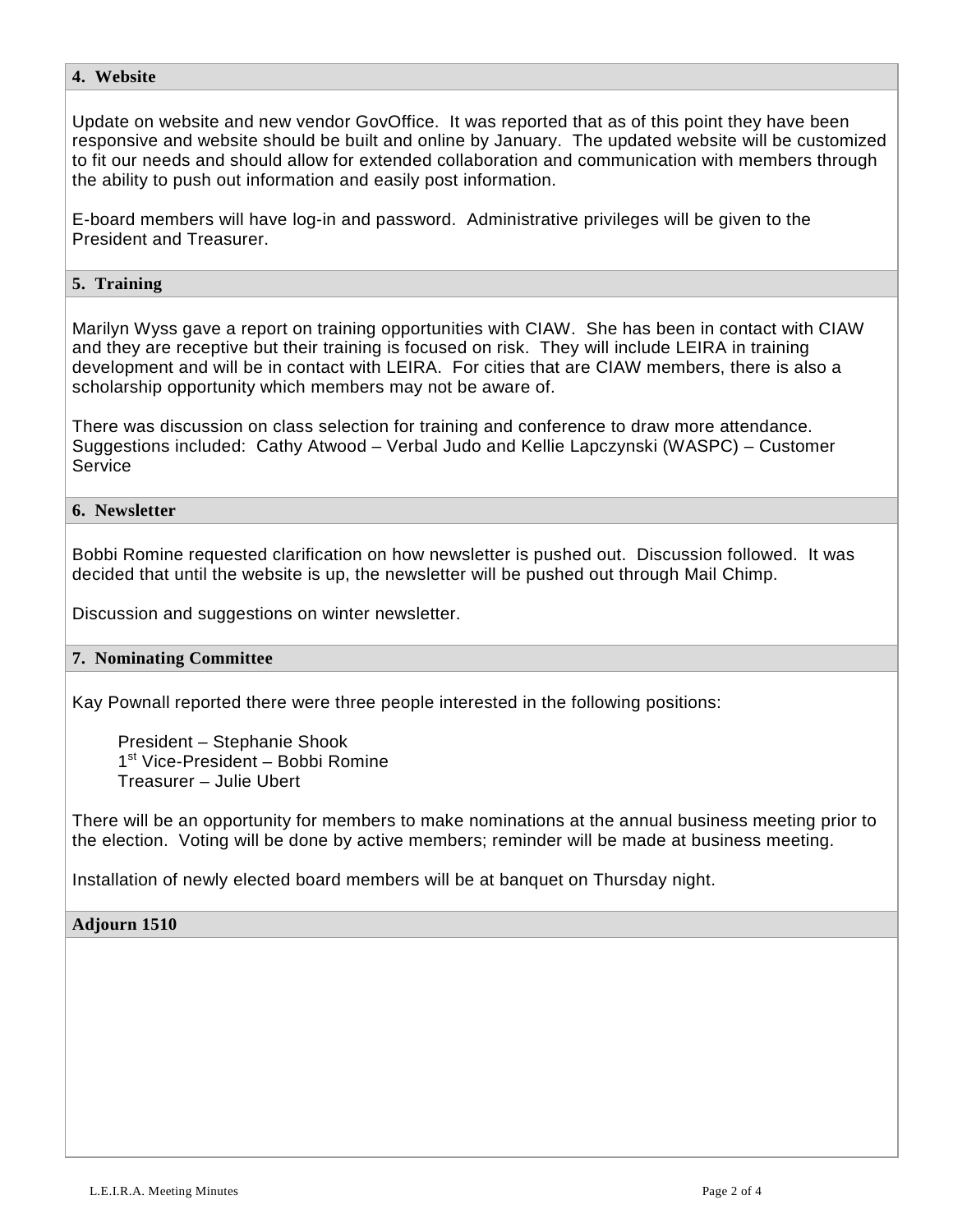## **Reconvened October 24th, 2013 at 1743hrs**

## **E-Board in Attendance:**

Stephanie Shook, Bobbi Romine, Cathy Eldred, Renee Schuller, Marilyn Wyss, Joan Smith, Tammy Custer, Kay Pownall and Karla Hiler

## **Discussion on Future Conference Site(s)**

Roundtable discussion on future conference sites.

*Marilyn Wyss:* Respects unknown factors about finances but she believes there needs to be a conference on the west side of the state at some point.

*Cathy Eldred:* Torn about moving venue. Concern about rates and finding a venue that is reasonably the same as Campbell's. The board needs to consider the additional expenses of having a full board.

*Renee Schuller:* Possibly add an additional day to conference. It would be good to explore another venue however it may be too much of time crunch for the next year.

Stephanie Shook: Loves Campbell's, the location and the extra day. She has received good feedback from attendees. Cathy/Treasurer would have to crunch numbers before we have a good idea of how well this conference did financially.

Karla Hiler: Would want to consider a move, but knows there is a financial risk.

Kay Pownall: Is open to launching into something new if it is financially feasible.

Joan Smith: LEIRA doesn't have to book a year in advance, Campbell's and hotels in general are hurting for business. Joan's philosophy is build it and people will come. Our organization is not a money maker so to break even is okay. Build networking opportunities and training variety.

Bobbi Romine: We have outgrown Campbell's. The west side needs a conference. Conference costs need to be built into the cost.

Marilyn Wyss: Find training opportunities that would also draw in law enforcement officers.

Bobbi Romine: Possibility of adding an additional track? Appeal to broader audience.

*Motion to stay with Campbell's and move to new venue in 2015. Cathy Eldred, Tammy Custer seconds the motion, motion failed 8-1.* 

The next step is to reach out to a variety of venues and get pricing. All contracts will be signed by Stephanie Shook. She has already reached out to several venues and will follow-up with those venues.

### **Executive Board Roles:**

To ensure the effectiveness and efficiency of the organization board members will have to take on leadership roles within the e-board and continue to reach out to membership.

Logan Nelson will take on two regional training events.

Directors: One director to take on conference committee.